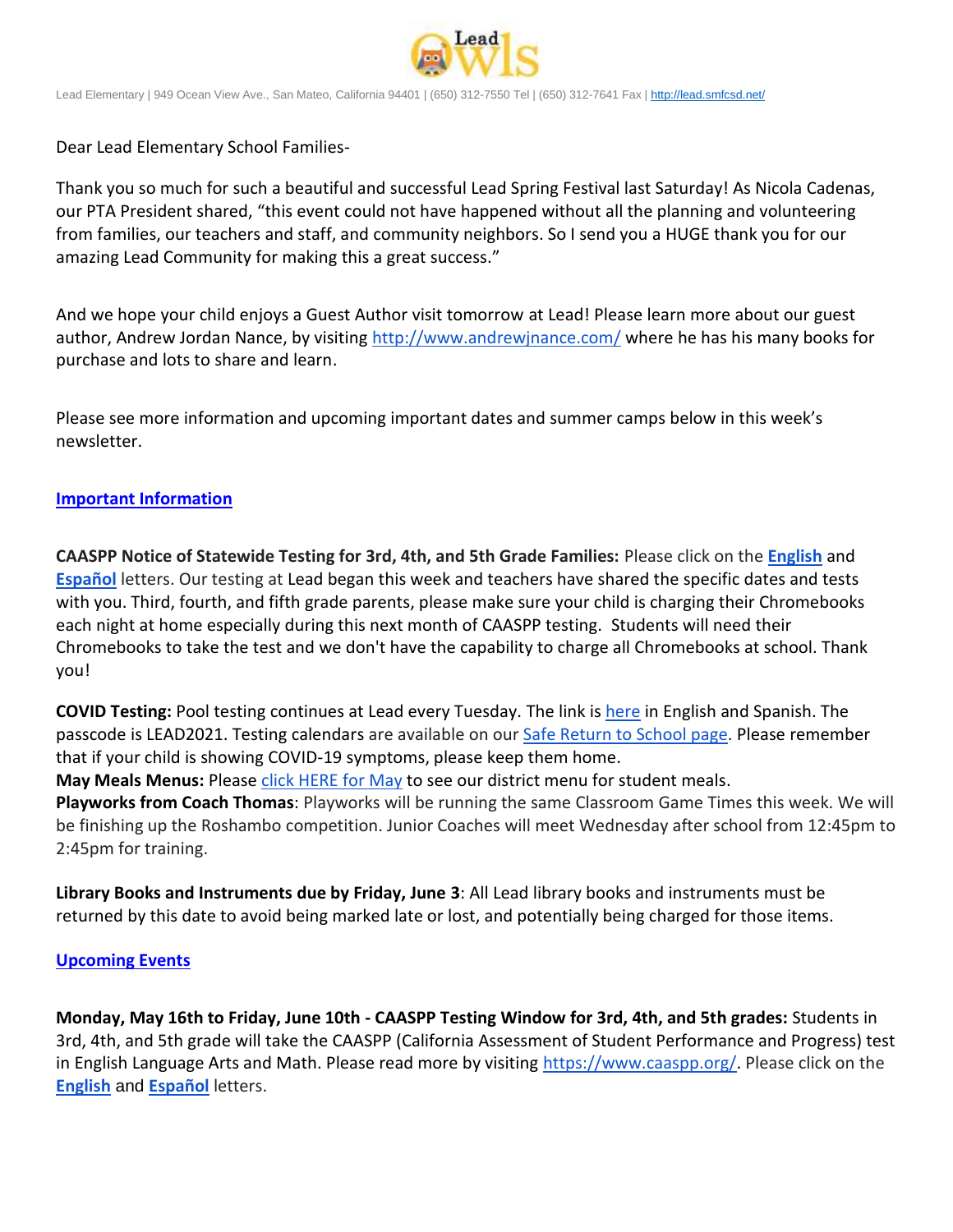

Lead Elementary | 949 Ocean View Ave., San Mateo, California 94401 | (650) 312-7550 Tel | (650) 312-7641 Fax [| http://lead.smfcsd.net/](http://lead.smfcsd.net/)

**Friday, May 27th (Minimum Day Schedule)**: Please note we will follow our Minimum Day Schedule found by clicking [HERE](https://drive.google.com/file/d/1MubdqKmB9dvSEzOFFg_MljXu8Dclin1L/view?usp=sharing) on this Friday before Memorial Day weekend.

**Monday, May 30th - Memorial Day (No School):** We hope you and your family are able to enjoy the Memorial Day holiday.

**Wednesday, June 1st (ALL DAY) - Rainbow Spirit Day:** Encourage your child to show school spirit by wearing clothes that are bright and colorful honoring Pride Month. Students who dress up for Spirit Day do not need to wear their regular school uniform on this special day.

**Wednesday, June 1st (12:00-2:00pm) - Sunnybrae and Lead Community Resource Fair:** [Please click HERE for](https://drive.google.com/file/d/1Bd5goOjj48B4doqjZPfS5PLhJozDTo8e/view?usp=sharing)  [more information.](https://drive.google.com/file/d/1Bd5goOjj48B4doqjZPfS5PLhJozDTo8e/view?usp=sharing)

**Wednesday, June 1st (7:00-8:00pm on Zoom) - Lead Principal and Superintendent Virtual Chat:** Please attend our Principal Chat for families on Zoom with Mr. Slife and Superintendent Ochoa in English and Spanish.

## **For Your Consideration**

**Newton Summer Camp at Baywood:** Please [click HERE.](https://drive.google.com/file/d/1gZ5KzHfD0GlUs4xiEB5N7OqZWxuFXXJw/view?usp=sharing)

**Basketball Academy with City of San Mateo: Please [click HERE.](https://drive.google.com/file/d/1jzlN0_l-oXs8D62KLDBhiau1vFhsNiAk/view?usp=sharing)** 

**Chess for Summer City of San Mateo:** Please [click HERE.](https://drive.google.com/file/d/1UznUhV1We5a2fhJrf72SX6DNEoc6CgNP/view?usp=sharing)

**Hillbarn Theater Summer Camp - Frozen:** Please [click HERE.](https://drive.google.com/file/d/1Z34QJdi2Dog-_g4YCb86y7UN6s-rUZi5/view?usp=sharing)

**Hillbarn Theater Summer Camp Tots - Shiners:** Please [click HERE.](https://drive.google.com/file/d/1fa0adh_xIPifC2aGmSS_b5xC_mpnhp3W/view?usp=sharing)

**Request Internet:** The SMFCSD is making efforts to ensure that families have equitable internet access. The Results of this survey will allow the district to arrange for the distribution of T-Mobile hot spots to families that currently do not have internet access. If your student does not have access to the internet at home please participate in [this survey.](https://smfcsd.az1.qualtrics.com/jfe/form/SV_cusTyuEgHBYt8gu)

**Lead Care Closet:** Read more [HERE](https://drive.google.com/file/d/1geHdZDAY9nyZtrZfYS1DfKN-GmLxiN6G/view?usp=sharing). Lead Families come by our "Care Closet" in Room 6 to find basic items like clothing for the family, shoes, blankets, toiletries!

**May is Mental Health Awareness Month:** [Here is a list](https://docs.google.com/document/d/1PgivbIcCH6siHfdRAkf-9OZFS_RYiDyULEXlRPLsIus/edit?usp=sharing) full of MH Awareness Month education and events.